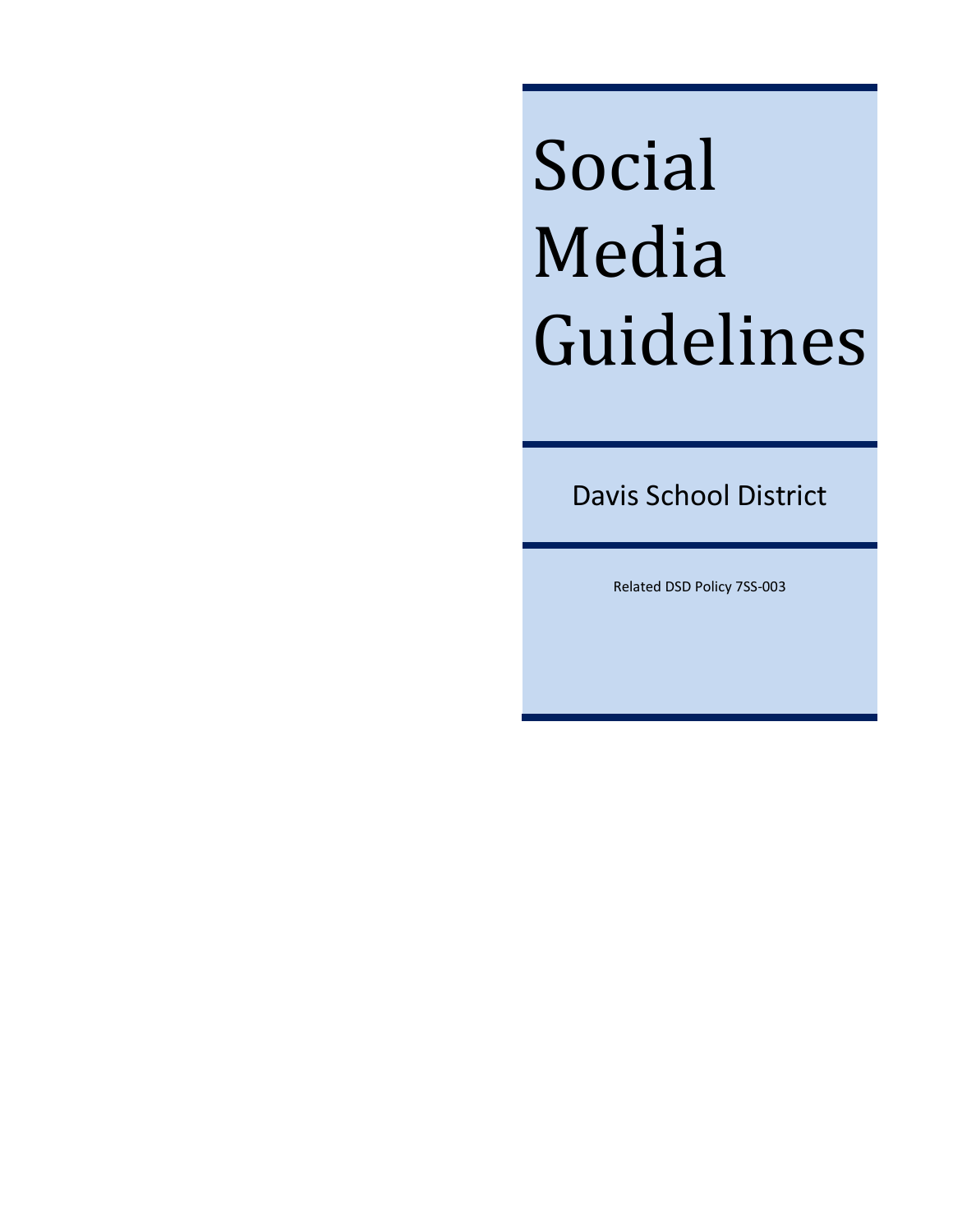# **Davis School District Social Media Guidelines**

## *A. WHAT IS SOCIAL MEDIA?*

Social media includes online electronic tools to help students, parents, teachers, and school employees communicate effectively. Specific examples of popular social media tools include: image sharing (Flickr, Picasa, Photobucket), video sharing (YouTube, MyDSD, Ustream), social networking (Facebook or Twitter), blogs (DSD Blogs, blogger, blogspot), wikis, and discussion boards. Davis School District (District) recognizes both the educational value and dangers of social networking sites.

### **School Related Social Media**

School related social media includes:

- Employee created or maintained social media whose recipients or participants include students or parents whom the employee knows primarily by reason of the employee's employment;
- Social media created or maintained by an employee at the direction of his/her supervisor or in furtherance of his/her employment responsibilities with school equipment or resources; or
- Social media created or maintained by a student at the direction of an employee or as an assignment given by an employee with school equipment or resources.

#### **Personal Social Media**

- Nothing in these guidelines shall prohibit personal or private social media use by employees acting outside of the scope of their employment using personal technology. Likewise, nothing in these guidelines shall prohibit personal or private social media use by students outside of the school environment using personal technology.
- Creation of or access to personal social media by students or employees which creates a disruption or an eminent risk of substantial disruption to the school environment may result in disciplinary action or referral to law enforcement.
- Employees who maintain personal social networking sites shall not allow District students to access their personal sites, excepting members of immediate family.
- Employees should restrict the use of personal technology and social media for personal purposes to non-work times or hours. Any duty-free use must occur during times and in places that the use will not interfere with job duties or otherwise be disruptive to the school or working environment or its operation.

#### *B. GENERAL GUIDELINES*

The general guidelines of etiquette for employees, parents, or students who use school related social media include:

- Be aware of and comply with the District Acceptable Use Agreement.
- Be aware of and comply with the District Internet Publishing Guidelines.
- Be aware of the permanency of the Internet and think before you post. Once something is sent out, it may be permanent and unable to be retracted.
- Act responsibly since everything online may be accessible to the public.
- Treat others with respect, protect confidential information and the rights of others, and obey copyright law.
- Post positive, meaningful, and thoughtful comments.
- Disagree courteously, without disparaging comments.
- No photos of students obtained through District resources may be loaded on personal pages. Student photos posted on school related social media must not contain the student's name.
- District employees must not "friend" students on personal social media; and must avoid overly personal emails, texts, or communications with students on school related social media, excepting members of immediate family.

#### *C. EMPLOYEES AND SOCIAL MEDIA*

To protect District employees, students, parents, and District resources, the District requires all employees who access or create social networking sites through District resources to abide by the following:

- Access to social media sites using school resources should be for instructional purposes directly related to employment responsibilities and/or educator's curriculum.
	- − What is written should provide value by being thought-provoking and build a sense of community.